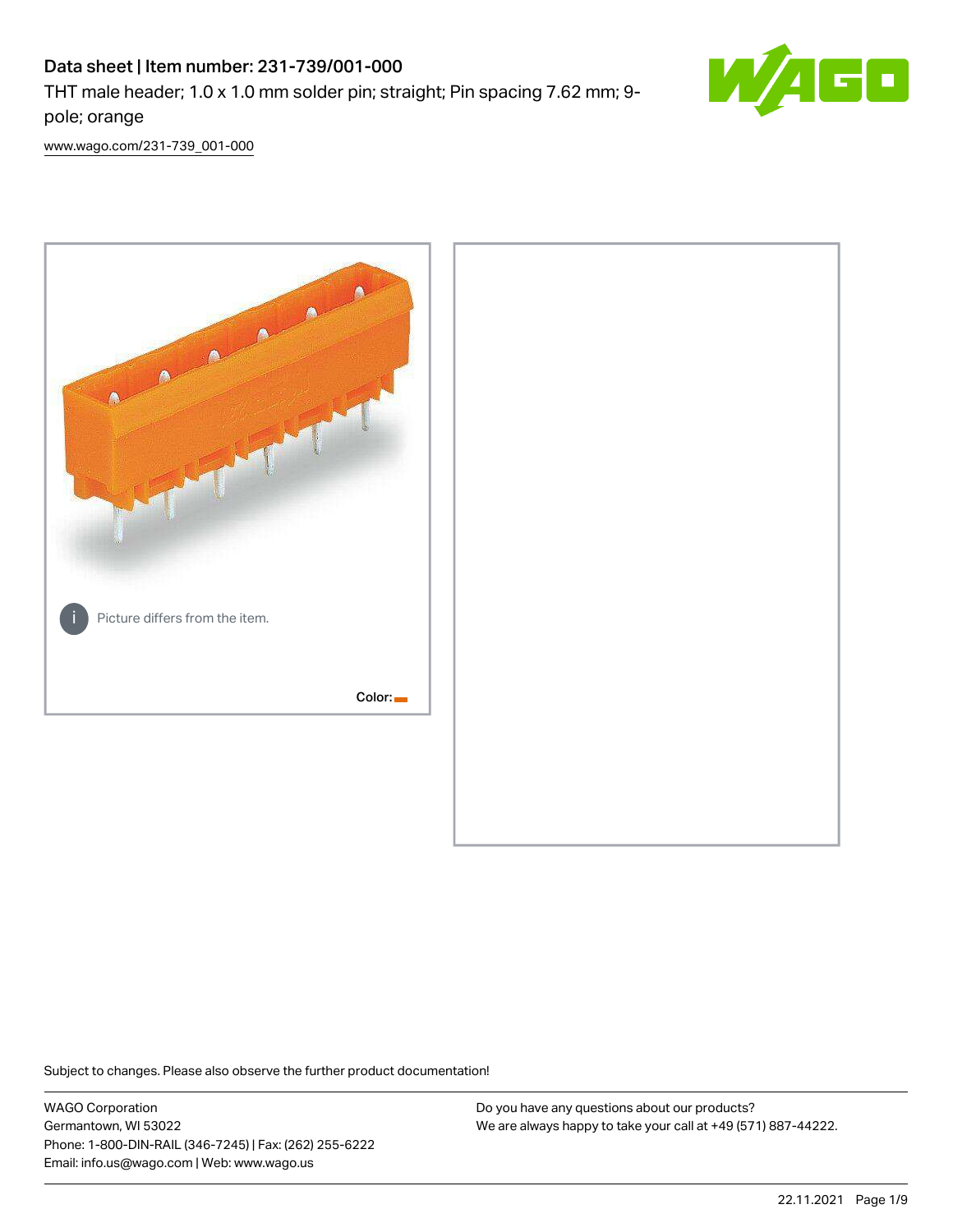

Dimensions in mm

 $L =$  (pole no.  $-1$ ) x pin spacing  $+8.2$  mm

### Item description

- **Horizontal or vertical PCB mounting via straight or angled solder pins**
- **Pin cross-section: 1 x 1 mm**
- $\blacksquare$ With coding fingers

## Data Notes

Safety information 1 The MCS – MULTI CONNECTION SYSTEM includes connectors

Subject to changes. Please also observe the further product documentation!  $\nu$ 

WAGO Corporation Germantown, WI 53022 Phone: 1-800-DIN-RAIL (346-7245) | Fax: (262) 255-6222 Email: info.us@wago.com | Web: www.wago.us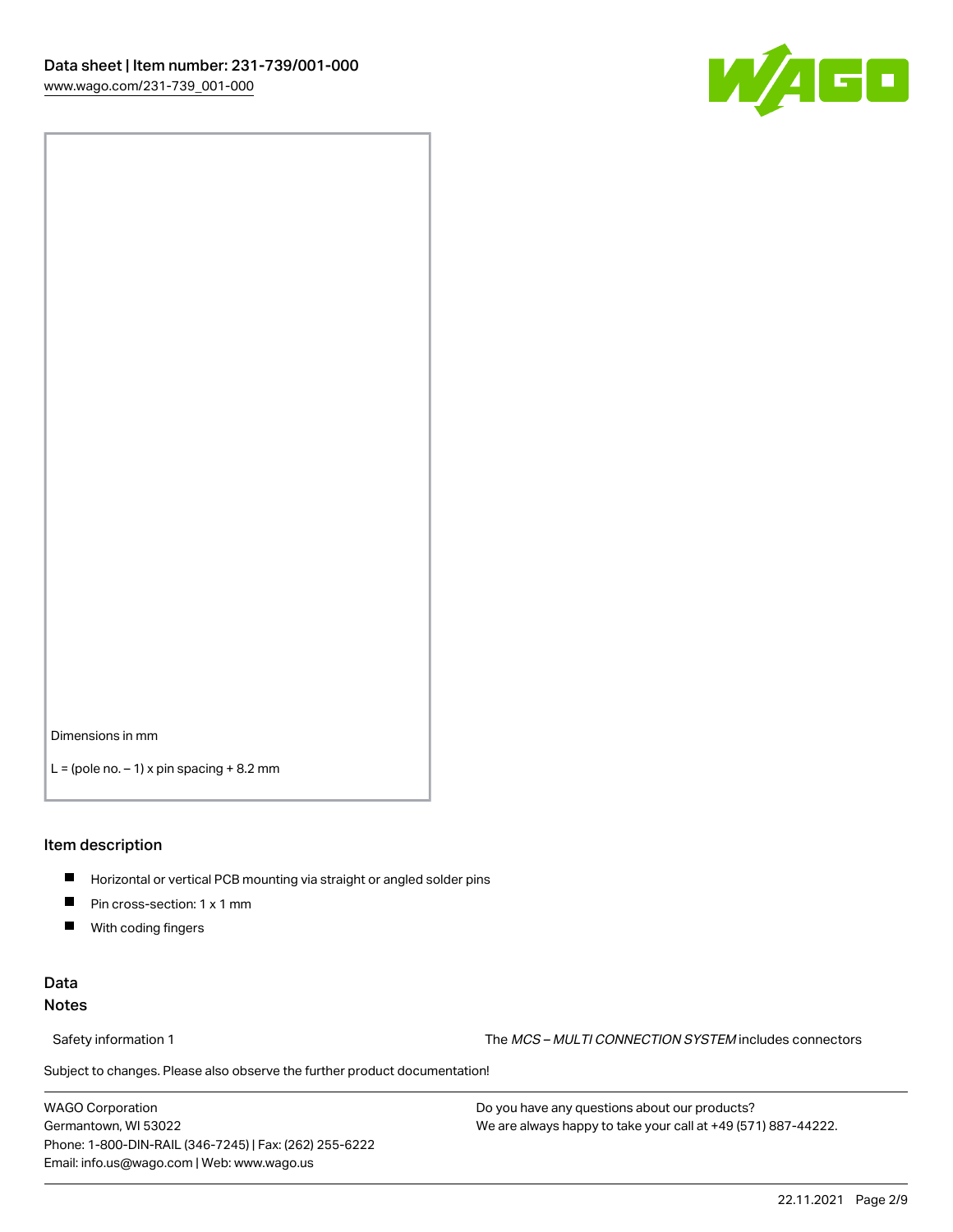

without breaking capacity in accordance with DIN EN 61984. When

|           | used as intended, these connectors must not be connected<br>/disconnected when live or under load. The circuit design should<br>ensure header pins, which can be touched, are not live when<br>unmated.                                                             |
|-----------|---------------------------------------------------------------------------------------------------------------------------------------------------------------------------------------------------------------------------------------------------------------------|
| Variants: | Other pole numbers<br>3.8 mm pin projection for male headers with straight solder pins<br>Gold-plated or partially gold-plated contact surfaces<br>Other versions (or variants) can be requested from WAGO Sales or<br>configured at https://configurator.wago.com/ |

## Electrical data

## IEC Approvals

| Ratings per                 | IEC/EN 60664-1                                                        |
|-----------------------------|-----------------------------------------------------------------------|
| Rated voltage (III / 3)     | 500 V                                                                 |
| Rated surge voltage (III/3) | 6 <sub>kV</sub>                                                       |
| Rated voltage (III/2)       | 630 V                                                                 |
| Rated surge voltage (III/2) | 6 <sub>kV</sub>                                                       |
| Nominal voltage (II/2)      | 1000V                                                                 |
| Rated surge voltage (II/2)  | 6 <sub>kV</sub>                                                       |
| Rated current               | 12A                                                                   |
| Legend (ratings)            | $(III / 2)$ $\triangle$ Overvoltage category III / Pollution degree 2 |

## UL Approvals

| Approvals per                  | UL 1059 |
|--------------------------------|---------|
| Rated voltage UL (Use Group B) | 300 V   |
| Rated current UL (Use Group B) | 10 A    |
| Rated voltage UL (Use Group D) | 300 V   |
| Rated current UL (Use Group D) | 10 A    |

## Ratings per UL

| Rated voltage UL 1977 | 600V   |
|-----------------------|--------|
| Rated current UL 1977 | $\sim$ |

# CSA Approvals

| Approvals per                   | $\sim$ |
|---------------------------------|--------|
| Rated voltage CSA (Use Group B) | 300 V  |

Subject to changes. Please also observe the further product documentation!

| <b>WAGO Corporation</b>                                | Do you have any questions about our products?                 |
|--------------------------------------------------------|---------------------------------------------------------------|
| Germantown, WI 53022                                   | We are always happy to take your call at +49 (571) 887-44222. |
| Phone: 1-800-DIN-RAIL (346-7245)   Fax: (262) 255-6222 |                                                               |
| Email: info.us@wago.com   Web: www.wago.us             |                                                               |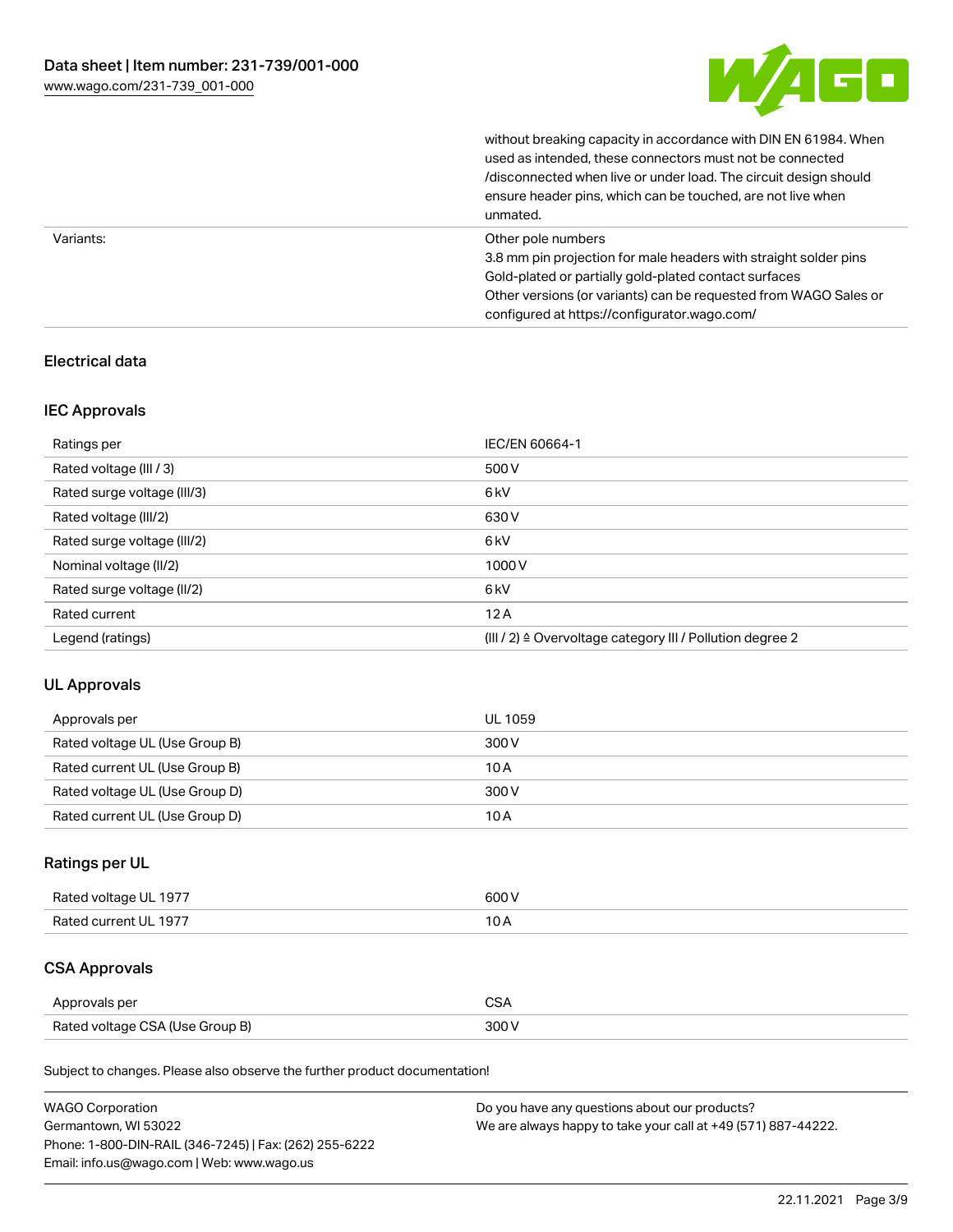[www.wago.com/231-739\\_001-000](http://www.wago.com/231-739_001-000)



| Rated current CSA (Use Group B) | 10 A  |
|---------------------------------|-------|
| Rated voltage CSA (Use Group D) | 300 V |
| Rated current CSA (Use Group D) | 10 A  |

### Connection data

| Total number of potentials |  |
|----------------------------|--|
| Number of connection types |  |
| Number of levels           |  |

## Connection 1

| Number of poles |  |
|-----------------|--|
|                 |  |

## Physical data

| Pin spacing                          | 7.62 mm / 0.3 inch    |
|--------------------------------------|-----------------------|
| Width                                | 69.16 mm / 2.723 inch |
| Height                               | 17 mm / 0.669 inch    |
| Height from the surface              | 12 mm / 0.472 inch    |
| Depth                                | 8.4 mm / 0.331 inch   |
| Solder pin length                    | $5 \,\mathrm{mm}$     |
| Solder pin dimensions                | $1 \times 1$ mm       |
| Drilled hole diameter with tolerance | $1.4$ $(+0.1)$ mm     |

## Plug-in connection

| Contact type (pluggable connector) | Male connector/plug |
|------------------------------------|---------------------|
| Connector (connection type)        | for PCB             |
| Mismating protection               | No                  |
| Mating direction to the PCB        | 90°                 |
| Locking of plug-in connection      | Without             |

## PCB contact

| PCB Contact                         | тнт                                      |
|-------------------------------------|------------------------------------------|
| Solder pin arrangement              | over the entire male connector (in-line) |
| Number of solder pins per potential |                                          |

Subject to changes. Please also observe the further product documentation!

WAGO Corporation Germantown, WI 53022 Phone: 1-800-DIN-RAIL (346-7245) | Fax: (262) 255-6222 Email: info.us@wago.com | Web: www.wago.us Do you have any questions about our products? We are always happy to take your call at +49 (571) 887-44222.

22.11.2021 Page 4/9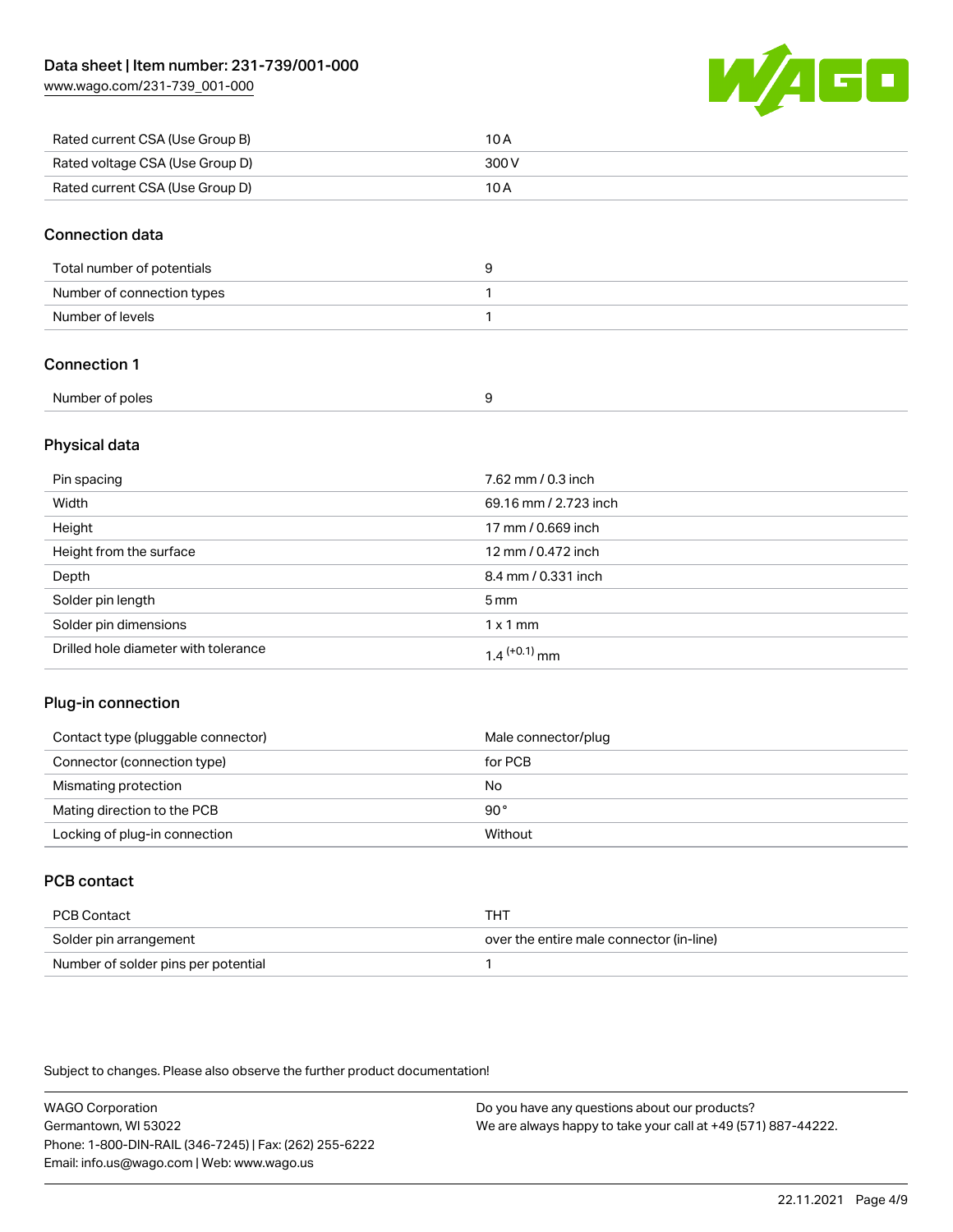

## Material data

| Color                       | orange                                 |
|-----------------------------|----------------------------------------|
| Material group              |                                        |
| Insulation material         | Polyamide (PA66)                       |
| Flammability class per UL94 | V0                                     |
| Contact material            | Electrolytic copper (E <sub>Cu</sub> ) |
| Contact plating             | tin-plated                             |
| Fire load                   | 0.071 MJ                               |
| Weight                      | 3.5g                                   |
|                             |                                        |

## Environmental requirements

| Limit temperature range | $+100 °C$<br>-60 |
|-------------------------|------------------|
|-------------------------|------------------|

## Commercial data

| Product Group         | 3 (Multi Conn. System) |
|-----------------------|------------------------|
| PU (SPU)              | 50 Stück               |
| Packaging type        | box                    |
| Country of origin     | PL                     |
| <b>GTIN</b>           | 4044918867924          |
| Customs tariff number | 8536694040             |

#### Approvals / Certificates

#### Country specific Approvals

| Logo | Approval                               | <b>Additional Approval Text</b> | Certificate<br>name |
|------|----------------------------------------|---------------------------------|---------------------|
|      | CВ<br><b>DEKRA Certification B.V.</b>  | IEC 61984                       | NL-39756            |
|      | <b>CSA</b><br>DEKRA Certification B.V. | C <sub>22.2</sub>               | 1466354             |

#### Ship Approvals

|      |                             |                          | Certificate |
|------|-----------------------------|--------------------------|-------------|
| Logo | Approval                    | Additional Approval Text | name        |
|      | <b>ABS</b>                  |                          | 19-         |
|      | American Bureau of Shipping |                          | HG1869876-  |

Subject to changes. Please also observe the further product documentation!

| <b>WAGO Corporation</b>                                | Do you have any questions about our products?                 |
|--------------------------------------------------------|---------------------------------------------------------------|
| Germantown, WI 53022                                   | We are always happy to take your call at +49 (571) 887-44222. |
| Phone: 1-800-DIN-RAIL (346-7245)   Fax: (262) 255-6222 |                                                               |
| Email: info.us@wago.com   Web: www.wago.us             |                                                               |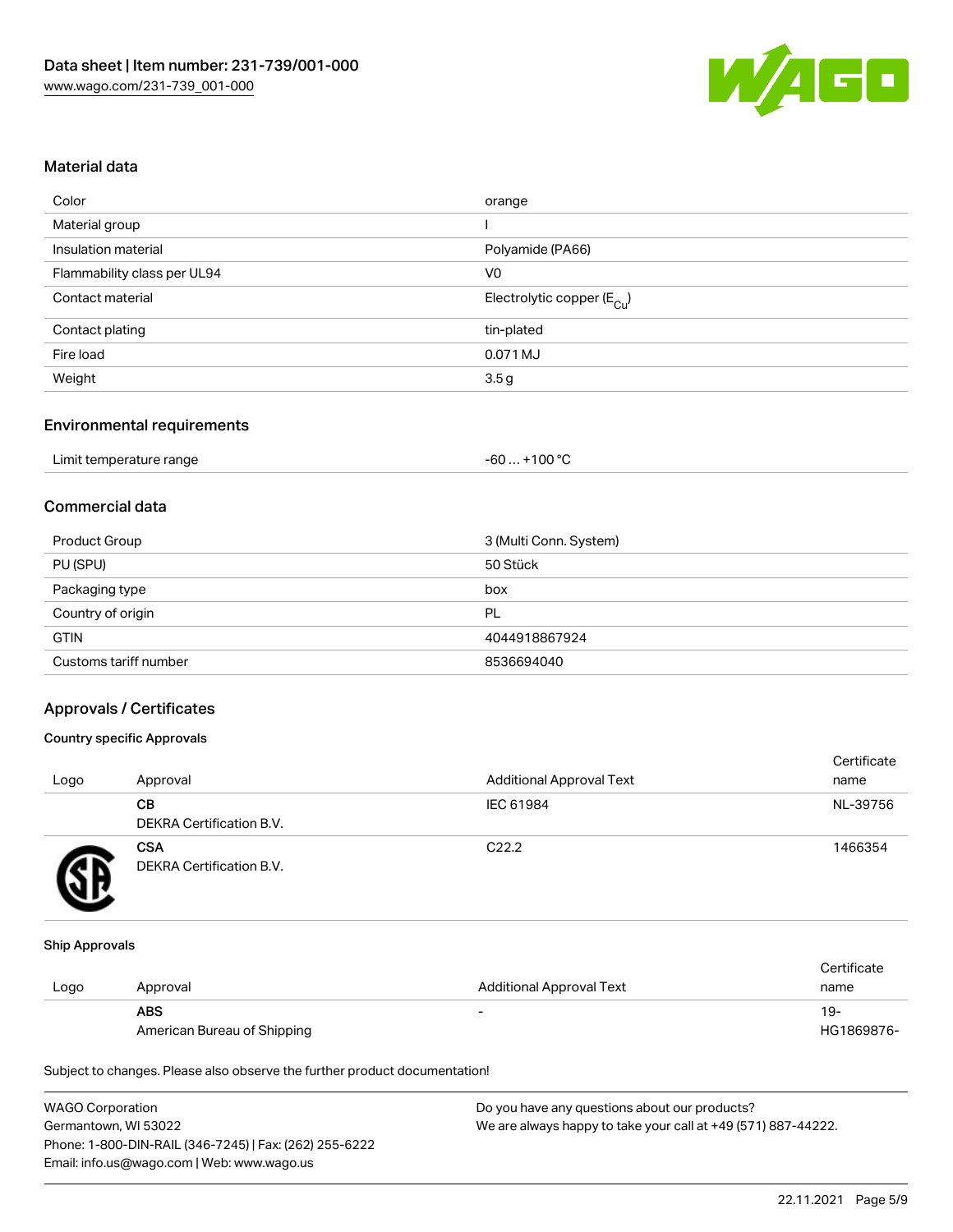

PDA

BV



BV Bureau Veritas S.A. IEC 60998 11915/D0

## UL-Approvals

| Logo | Approval                                    | <b>Additional Approval Text</b> | Certificate<br>name |
|------|---------------------------------------------|---------------------------------|---------------------|
| Я.   | <b>UR</b><br>Underwriters Laboratories Inc. | <b>UL 1977</b>                  | E45171              |
|      | <b>UR</b><br>Underwriters Laboratories Inc. | <b>UL 1059</b>                  | E45172              |

| Item no.231-709/026-000<br>1-conductor female connector; CAGE CLAMP <sup>®</sup> ; 2.5 mm <sup>2</sup> ; Pin spacing 7.62 mm; 9-pole; 2,50 mm <sup>2</sup> ; orange /026-000                            | www.wago.com/231-709              |
|---------------------------------------------------------------------------------------------------------------------------------------------------------------------------------------------------------|-----------------------------------|
| Item no.231-2709/026-000<br>2-conductor female connector; Push-in CAGE CLAMP®; 2.5 mm <sup>2</sup> ; Pin spacing 7.62 mm; 9-pole; with<br>integrated end plate; 2,50 mm <sup>2</sup> ; orange           | www.wago.com/231-2709<br>/026-000 |
| Item no.231-2709/037-000<br>2-conductor female connector; Push-in CAGE CLAMP <sup>®</sup> ; 2.5 mm <sup>2</sup> ; Pin spacing 7.62 mm; 9-pole; Lateral<br>locking levers; 2,50 mm <sup>2</sup> ; orange | www.wago.com/231-2709<br>/037-000 |
| Item no.2231-709/026-000<br>Female plug; 9-pole; push-button; 12 AWG max; pin spacing 7.62 mm; 1-conductor per pole; orange                                                                             | www.wago.com/2231-709<br>/026-000 |
| Item no.2231-709/031-000<br>Female plug; 9-pole; push-button; mounting flange; 12 AWG max; pin spacing 7.62 mm; 1-conductor per<br>pole; orange                                                         | www.wago.com/2231-709<br>/031-000 |
| Item no.2231-709/037-000<br>Female plug; 9-pole; push-button; locking lever; 12 AWG max; pin spacing 7.62 mm; 1-conductor per<br>pole; orange                                                           | www.wago.com/2231-709<br>/037-000 |

#### Item no.231-709/027-000

Subject to changes. Please also observe the further product documentation!

WAGO Corporation Germantown, WI 53022 Phone: 1-800-DIN-RAIL (346-7245) | Fax: (262) 255-6222 Email: info.us@wago.com | Web: www.wago.us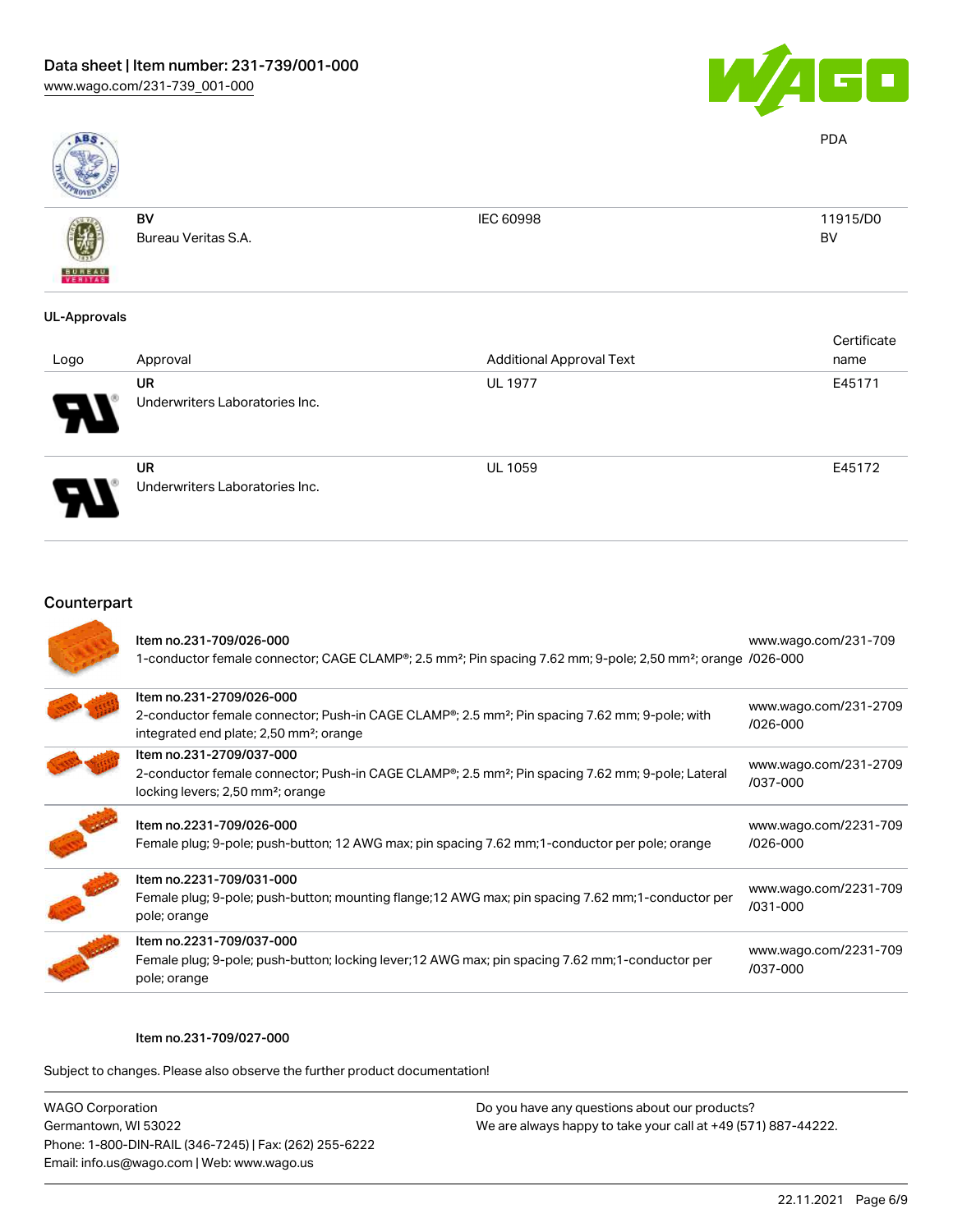



1-conductor female connector; CAGE CLAMP®; 2.5 mm²; Pin spacing 7.62 mm; 9-pole; clamping collar; [www.wago.com/231-709](https://www.wago.com/231-709/027-000) 2,50 mm²; orange [/027-000](https://www.wago.com/231-709/027-000)

| Item no.231-709/031-000<br>1-conductor female connector; CAGE CLAMP®; 2.5 mm <sup>2</sup> ; Pin spacing 7.62 mm; 9-pole; clamping collar;<br>$2,50$ mm <sup>2</sup> ; orange                   | www.wago.com/231-709<br>$/031 - 000$ |
|------------------------------------------------------------------------------------------------------------------------------------------------------------------------------------------------|--------------------------------------|
| Item no.732-129/026-000<br>1-conductor female connector, angled; CAGE CLAMP <sup>®</sup> ; 2.5 mm <sup>2</sup> ; Pin spacing 7.62 mm; 9-pole; 2,50<br>mm <sup>2</sup> ; orange                 | www.wago.com/732-129<br>$/026 - 000$ |
| Item no.231-709/037-000<br>1-conductor female connector; CAGE CLAMP <sup>®</sup> ; 2.5 mm <sup>2</sup> ; Pin spacing 7.62 mm; 9-pole; Lateral locking<br>levers; 2,50 mm <sup>2</sup> ; orange | www.wago.com/231-709<br>/037-000     |

## Optional accessories

#### Coding

| Intermediate plate |                                                                  |                      |
|--------------------|------------------------------------------------------------------|----------------------|
|                    | Item no.: 231-500<br>Spacer; for formation of groups; light gray | www.wago.com/231-500 |
| Coding             |                                                                  |                      |
|                    | Item no.: 231-130<br>Coding key; snap-on type; light gray        | www.wago.com/231-130 |

## Downloads Documentation

### Additional Information

| Auuluvilai IIII viiliauvil |            |        |          |
|----------------------------|------------|--------|----------|
| Technical explanations     | 2019 Apr 3 | pdf    | Download |
|                            |            | 2.0 MB |          |

## CAD files

# CAE data

| EPLAN Data Portal 231-739/001-000 | URL | Download |
|-----------------------------------|-----|----------|
| EPLAN Data Portal 231-739/001-000 | URL | Download |
| ZUKEN Portal 231-739/001-000      | URL | Download |

#### PCB Design

Subject to changes. Please also observe the further product documentation!

| <b>WAGO Corporation</b>                                | Do you have any questions about our products?                 |
|--------------------------------------------------------|---------------------------------------------------------------|
| Germantown, WI 53022                                   | We are always happy to take your call at +49 (571) 887-44222. |
| Phone: 1-800-DIN-RAIL (346-7245)   Fax: (262) 255-6222 |                                                               |
| Email: info.us@wago.com   Web: www.wago.us             |                                                               |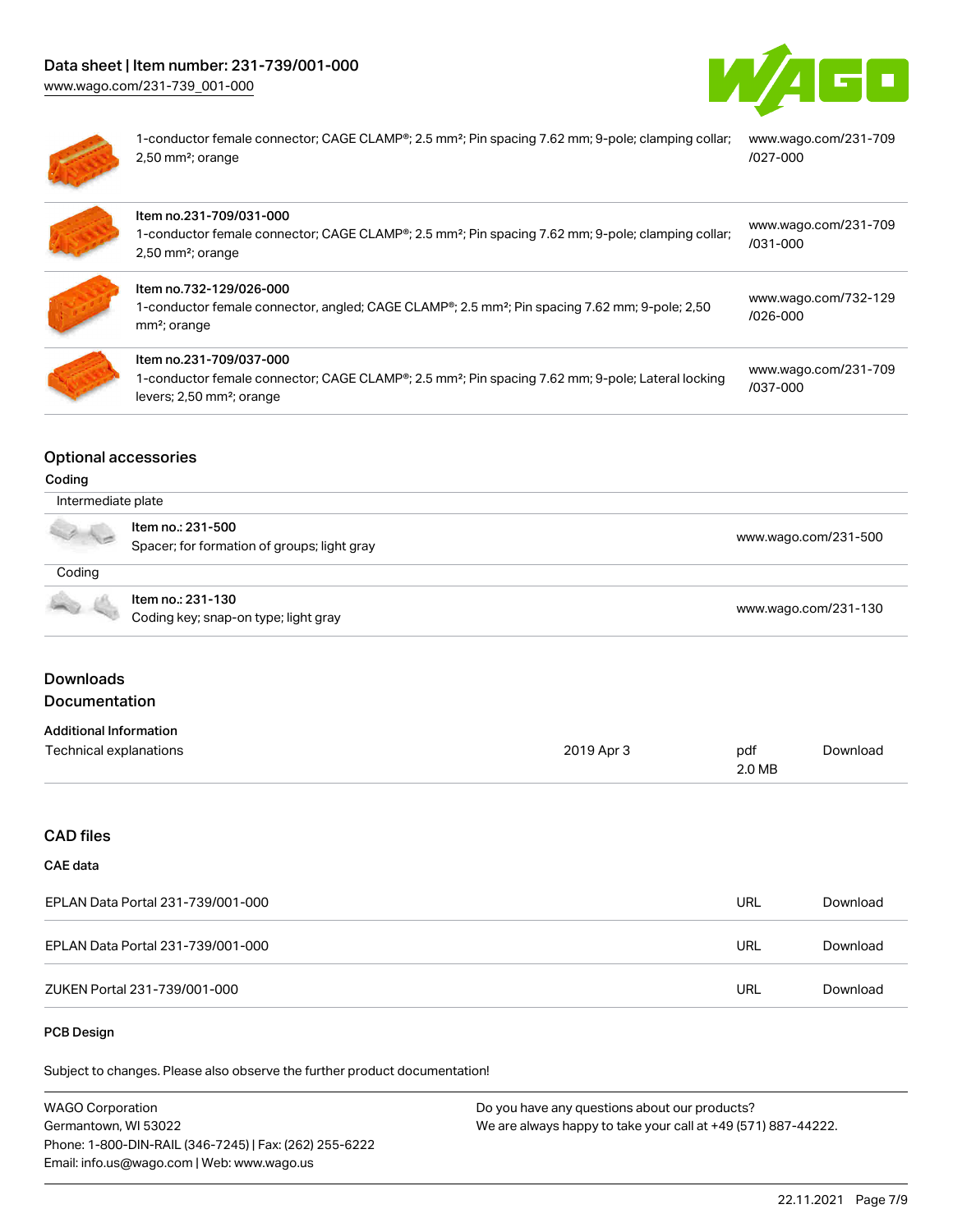

URL [Download](https://www.wago.com/global/d/UltraLibrarian_URLS_231-739_001-000)

Symbol and Footprint 231-739/001-000

CAx data for your PCB design, consisting of "schematic symbols and PCB footprints", allow easy integration of the WAGO component into your development environment.

#### Supported formats:

- Accel EDA 14 & 15  $\blacksquare$
- $\blacksquare$ Altium 6 to current version
- П Cadence Allegro
- П DesignSpark
- $\blacksquare$ Eagle Libraries
- KiCad  $\blacksquare$
- П Mentor Graphics BoardStation
- П Mentor Graphics Design Architect
- П Mentor Graphics Design Expedition 99 and 2000
- $\blacksquare$ OrCAD 9.X PCB and Capture
- $\blacksquare$ PADS PowerPCB 3, 3.5, 4.X, and 5.X
- П PADS PowerPCB and PowerLogic 3.0
- $\blacksquare$ PCAD 2000, 2001, 2002, 2004, and 2006
- П Pulsonix 8.5 or newer
- $\blacksquare$ **STL**
- $\blacksquare$ 3D STEP
- $\blacksquare$ TARGET 3001!
- П View Logic ViewDraw
- $\blacksquare$ Quadcept
- $\blacksquare$ Zuken CadStar 3 and 4
- Zuken CR-5000 and CR-8000  $\blacksquare$

PCB Component Libraries (EDA), PCB CAD Library Ultra Librarian

#### CAD data

| 2D/3D Models 231-739/001-000                                                                                                                            |                                                                                                                | URL | Download |
|---------------------------------------------------------------------------------------------------------------------------------------------------------|----------------------------------------------------------------------------------------------------------------|-----|----------|
| <b>Environmental Product Compliance</b>                                                                                                                 |                                                                                                                |     |          |
| <b>Compliance Search</b>                                                                                                                                |                                                                                                                |     |          |
| Environmental Product Compliance 231-739/001-000                                                                                                        |                                                                                                                | URL | Download |
| THT male header; 1.0 x 1.0 mm solder pin; straight; Pin spacing 7.62 mm; 9-pole;<br>orange                                                              |                                                                                                                |     |          |
| Subject to changes. Please also observe the further product documentation!                                                                              |                                                                                                                |     |          |
| <b>WAGO Corporation</b><br>Germantown, WI 53022<br>Phone: 1-800-DIN-RAIL (346-7245)   Fax: (262) 255-6222<br>Email: info.us@wago.com   Web: www.wago.us | Do you have any questions about our products?<br>We are always happy to take your call at +49 (571) 887-44222. |     |          |